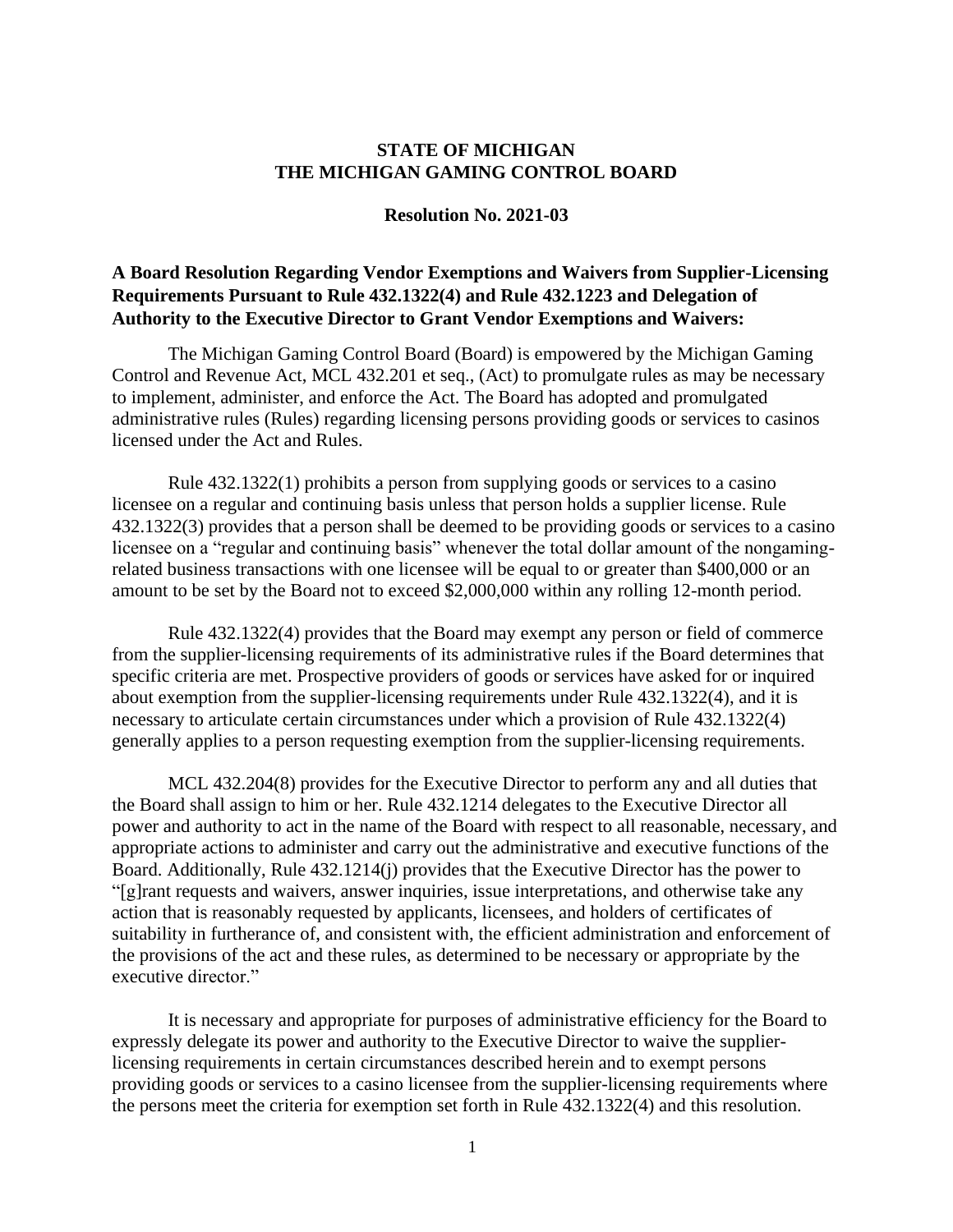IT IS RESOLVED that the provisions of Rule 432.1322(4) generally apply to people described below and that the Executive Director may grant exemptions from the supplierlicensing requirements to nongaming-related suppliers described in each of the following sections.

**I. Rule 432.1322(4)(a):** The person or field is an agency of state, local, or federal government.

The Board automatically exempts governmental agencies and the United States Postal Service to the extent that the entity provides services related to its governmental function to a casino licensee.

**II. Rule 432.1322(4)(b):** The person or field is regulated by another regulatory agency in Michigan.

- A. The Board automatically exempts:
	- 1. Public utilities regulated by the Michigan Public Service Commission to the extent that they provide regulated utility-related services to a casino licensee; and
	- 2. Michigan public institutions of higher education to the extent that they provide education**-**related services to a casino licensee.
	- 3. A medical corporation, partnership, sole proprietorship, or other business entity authorized to transact business in Michigan, to the extent that the applicant provides medical-related services to a casino licensee.
- B. The Executive Director may grant an exemption on this basis if the applicant is:
	- 1. An insurance company licensed or authorized to transact business in Michigan by the Michigan Department of Insurance and Financial Services (or its successor agency) to the extent that it provides insurance-related services to a casino licensee.

**III. Rule 432.1322(4)(c):** The person or field will provide goods or services of insubstantial or insignificant amounts or quantities.

A. The Board automatically exempts a person providing no more than \$100,000 worth of nongaming-related goods or services to each casino licensee in any rolling twelve-month period.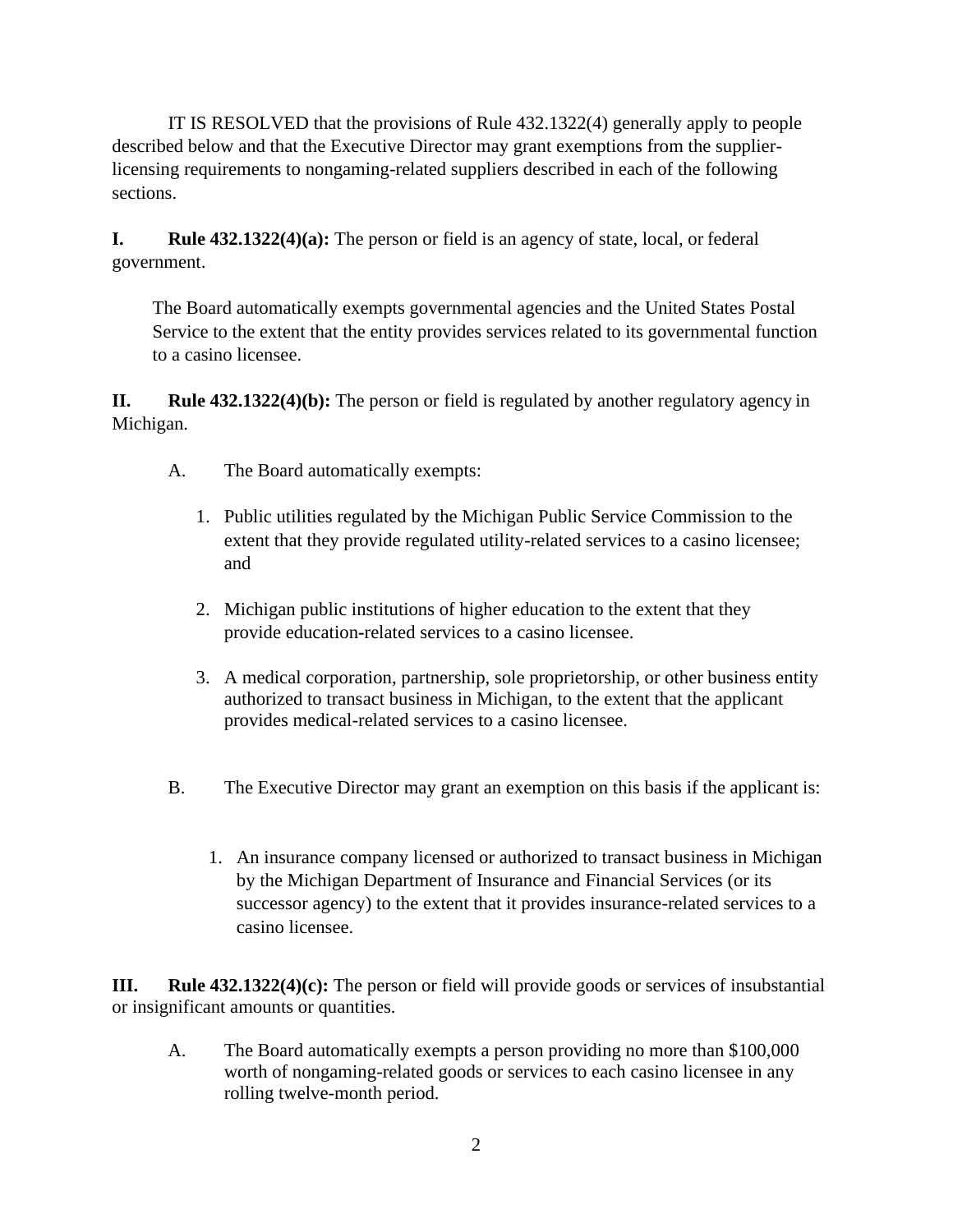- B. The Executive Director may grant an exemption on this basis if, in any rolling twelve-month period:
	- 1. The applicant is providing more than \$100,000 worth of nongamingrelated goods or services to any casino licensee; and
	- 2. The applicant provides less than \$400,000 worth of nongaming-related goods or services to any casino licensee.

The applicant must certify in its application that, in the reasonable exercise of commercial business judgment, the applicant believes it will not exceed the \$400,000 threshold described in this section.

If circumstances change and it appears that the person will provide a casino licensee with nongaming-related goods or services in excess of \$400,000 in the rolling twelve-month period, the person must apply for an exemption in a different category or a supplier's license. A person must have a temporary supplier's license, a supplier's license, or an exemption in a different category before exceeding the \$400,000 threshold.

- C. The Executive Director may also grant an exemption on this basis to a person providing goods or services to a casino licensee as part of the distribution of complimentaries to casino patrons by that person, a person associated with the casino, or the casino itself. For purposes of this resolution, "complimentaries" are considered to be amenities provided to casino patrons to reward their patronage or to provide goodwill, and the process for the distribution of these amenities will be known as the casino's "Comp Program." An exemption granted on this basis is subject to the following conditions:
	- 1. The person must not accept comp cards or coupons, or their equivalent, as payment for alcohol or convert comp cards or coupons, or their equivalent, to cash or its equivalent.
	- 2. The person must not charge a casino licensee for any portion of a comp card or coupon, or their equivalent, that is unused by the casino patron to whom it was distributed.
		- a. The person must permit Board inspection of its accounting records and business premises.
		- b. The person must properly account for all transactions in which it provides goods or services for a casino licensee's Comp Program and must retain itemized records documenting each good or service provided to casino patrons in exchange for comp cards or coupons, or their equivalent.
		- c. The person must not exceed the \$400,000 threshold described in paragraph (III)(B) above.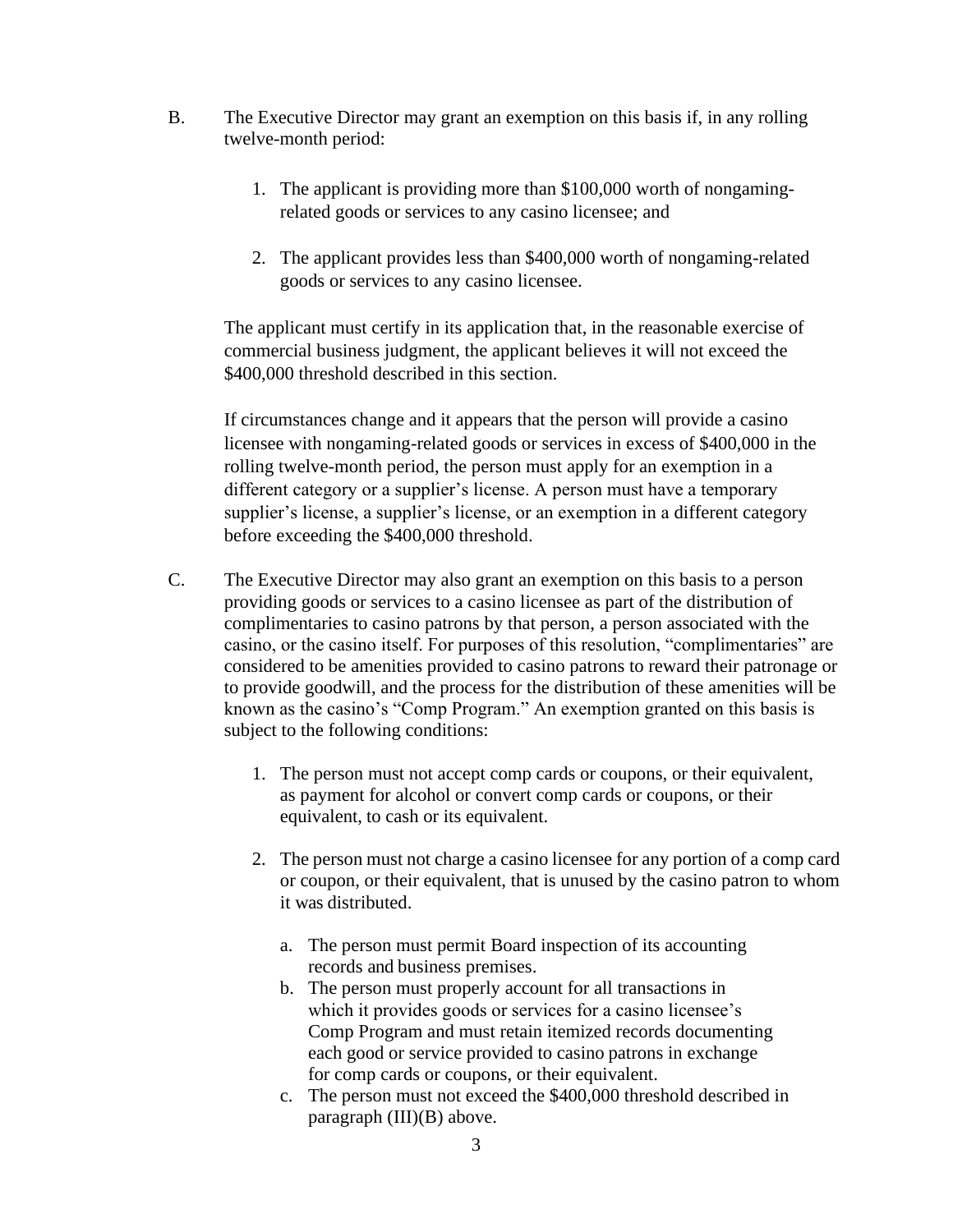An exemption on this basis is available only to providers that make their services available to all licensed casinos on a non-exclusive basis under similar or reasonably comparable terms and conditions. A person must have a temporary supplier's license, a supplier's license, or an exemption in a different category before exceeding the thresholds described in paragraph (III)(B).

**IV. Rule 432.1322(4)(d):** Licensing of the person or field is not deemed necessary to protect the public interest or accomplish the policies and purposes of the Act.

- A. The Executive Director may grant an exemption on this basis if the applicant is:
	- 1. A publicly traded domestic corporation under the regulation of the United States Securities and Exchange Commission, or a wholly owned subsidiary of such a corporation, whose annual overall gross revenues from doing business with casino licensees constitute less than 5% of the publicly traded corporation's annual gross revenues.

The Executive Director may also grant an exemption on this basis to a publicly traded foreign corporation, or its wholly owned subsidiary, if the Executive Director determines that the applicant is bound by regulations substantially similar to those imposed by the Securities and Exchange Commission and that the applicant's annual overall gross revenues from doing business with casino licensees constitute less than 5% of its annual gross revenues.

- 2. A person who is engaging in a one-time transaction with a single casino and is not supplying goods or services on a regular and continuing basis, regardless of the amount of the transaction. An exemption in this category will be effective for only the transaction for which it is requested.
- 3. A professional entertainer, sports figure, or other celebrity engaged by a licensed casino to appear at a casino-sponsored special entertainment or promotional event, or an agent or subcontractor of a professional entertainer, sports figure, or celebrity who does not otherwise provide services to casino licensees on a regular and continuing basis. This exemption is not available to promoters or agents who provide their services to a casino licensee on a regular and continuing basis.
- 4. A person who provides facilities, promotion, or advertising to a casino licensee and is one of the following:
	- a. a media outlet (defined as a newspaper, a magazine, an outdoor advertising business, a radio or television outlet, or any internet-based form of those entities) that derives less than 5% of the person's annual overall gross revenues from advertising by casino licensees.
	- b. a provider of a facility or a host or sponsor of an event that presents advertising on behalf of or promotes a casino licensee, including but not limited to theatres, ballrooms, halls, arenas, parks,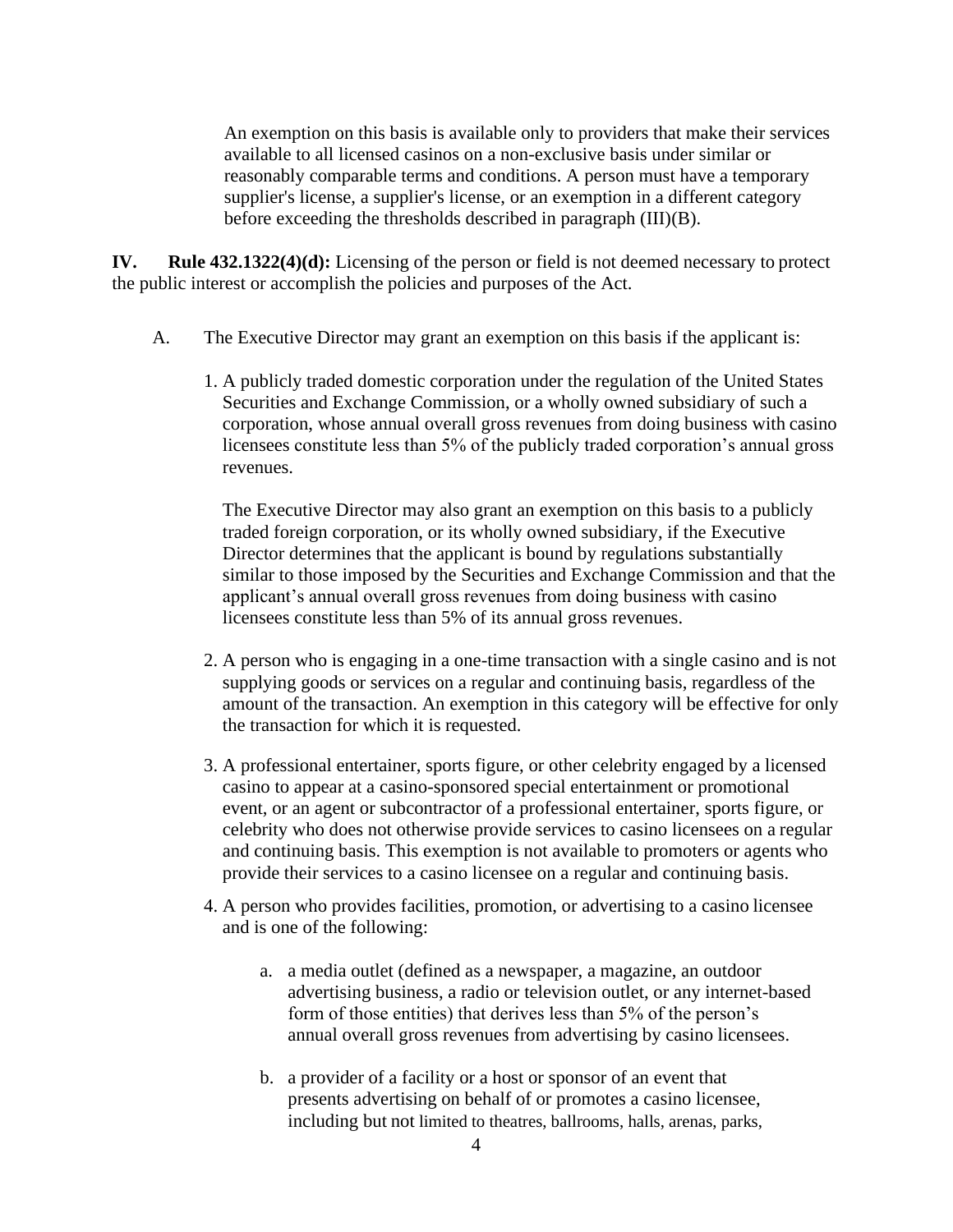stadiums, golf courses, and other entertainment, recreational, and sports facilities located in the State of Michigan.

- c. a provider of a facility that provides entertainment, recreational, or hospitality services to a casino licensee and is a theatre, ballroom, hall, arena, park, stadium, golf course, or special-event venue located in the State of Michigan.
- 5. A Michigan or federally chartered depository financial institution to the extent that it provides financial-related services to a casino licensee. This provision does not extend to providing services related to a debt transaction.
- 6. A person or entity that provides professional legal services to a casino licensee.
- 7. A Construction Subcontractor, who provides:
	- a. more than \$100,000 but less than \$500,000 worth of Construction services to fulfill a Construction Contract for a casino licensee in any rolling twelve- month period. An exemption granted for this monetary range will be known as a "Subcontractor 1" exemption.
	- b. between \$500,000 and \$2 million worth of Construction services to fulfill a Construction Contract for a casino licensee in any rolling twelve-month period. An exemption granted for this monetary range will be known as a "Subcontractor 2" exemption.

The applicant must certify in its application that, in the reasonable exercise of commercial business judgment, the applicant believes it will not exceed the applicable threshold described in this section.

The following definitions apply in this resolution:

"Building" means a roofed and walled structure providing a facility or shelter for use or occupancy.

"Construction" means the formation, renovation, conversion, or demolition of one or more buildings, parking garages, or surface parking lots, to the extent that the project completion cost exceeds \$2 million.

"Construction Contract" means a written agreement for Construction.

"General Contractor" means a casino licensee fulfilling this role for its own Construction project or a supplier licensee who enters into a contract with a casino licensee for the completion of a Construction project and is primarily responsible for purchasing materials, hiring and paying subcontractors, and coordinating and overseeing the work.

"Construction Subcontractor" means a person who enters into a contract to provide Construction Materials or perform services involved in a Construction Contract.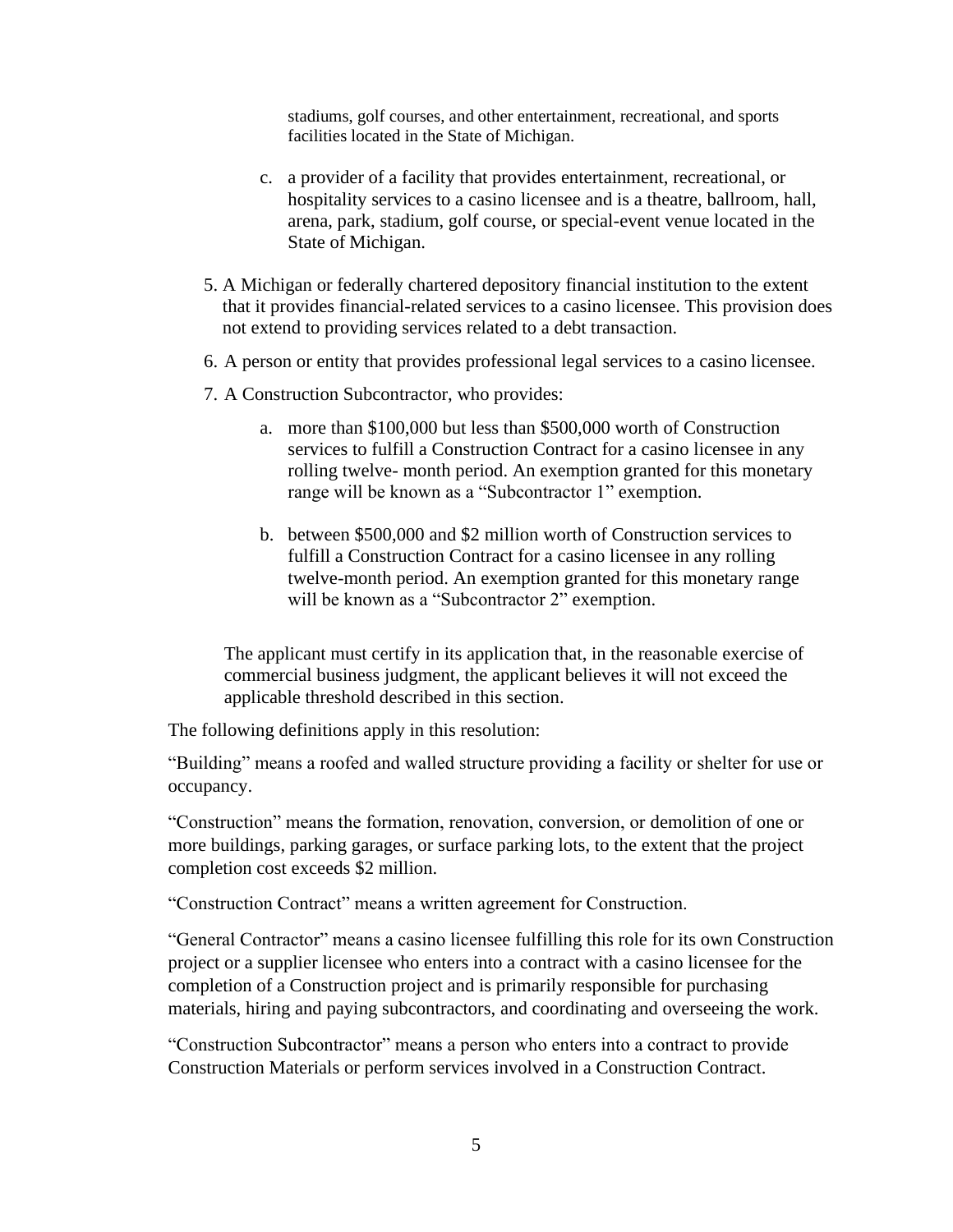"Construction Materials" means products used in Construction, such as lumber, drywall, concrete, flooring, insulation, plumbing materials, and roofing materials. Construction Materials do not include furnishings such as chairs and tables.

- B. The Board automatically grants an exemption on this basis to:
	- 1. A person who provides Construction Materials to a General Contractor or Construction Subcontractor for use in satisfying a Construction Contract. If, in addition to providing Construction Materials, the person performs Construction services involved in a Construction Contract, the person is not entitled to this automatic exemption.
	- 2. A person who provides goods or services to a casino licensee as a result of the licensee's employee(s) engaging in business travel, including transportation, lodging, food, and fuel providers.
	- 3. A person who provides employee training or professional development to casino licensees.
	- 4. A person who provides conferences, seminars, publications, or memberships that will directly contribute to the work performance or professional development of the casino licensee's employees.
	- 5. A person who provides freight-forwarding services to a casino licensee if the person transports property for compensation in the ordinary course of its business.
	- 6. A person who holds a vendor registration issued pursuant to the Lawful Internet Gaming Act, MCL 432.301, *et. seq.* and provides less \$400,000 of non-gaming related goods or services to any casino licensee.
	- 7. A person who holds vendor registration issued pursuant to the Lawful Sports Betting Act, MCL 432.401, *et. seq.* and provides less than \$400,000 of nongaming related goods or services to any casino licensee.

## IT IS FURTHER RESOLVED:

- 1. A person is ineligible for an exemption from the supplier-licensing requirements if that person owes fees to the Board.
- 2. Persons who request or obtain an exemption from the supplier-licensing requirements under this resolution must submit any application that the Board requires and provide whatever additional information may be requested by the Board or the Executive Director to assure compliance with the purposes of the Act and Rules.
- 3. All persons receiving exemptions from the supplier-licensing requirements under this resolution, except those who are automatically exempt, will be issued a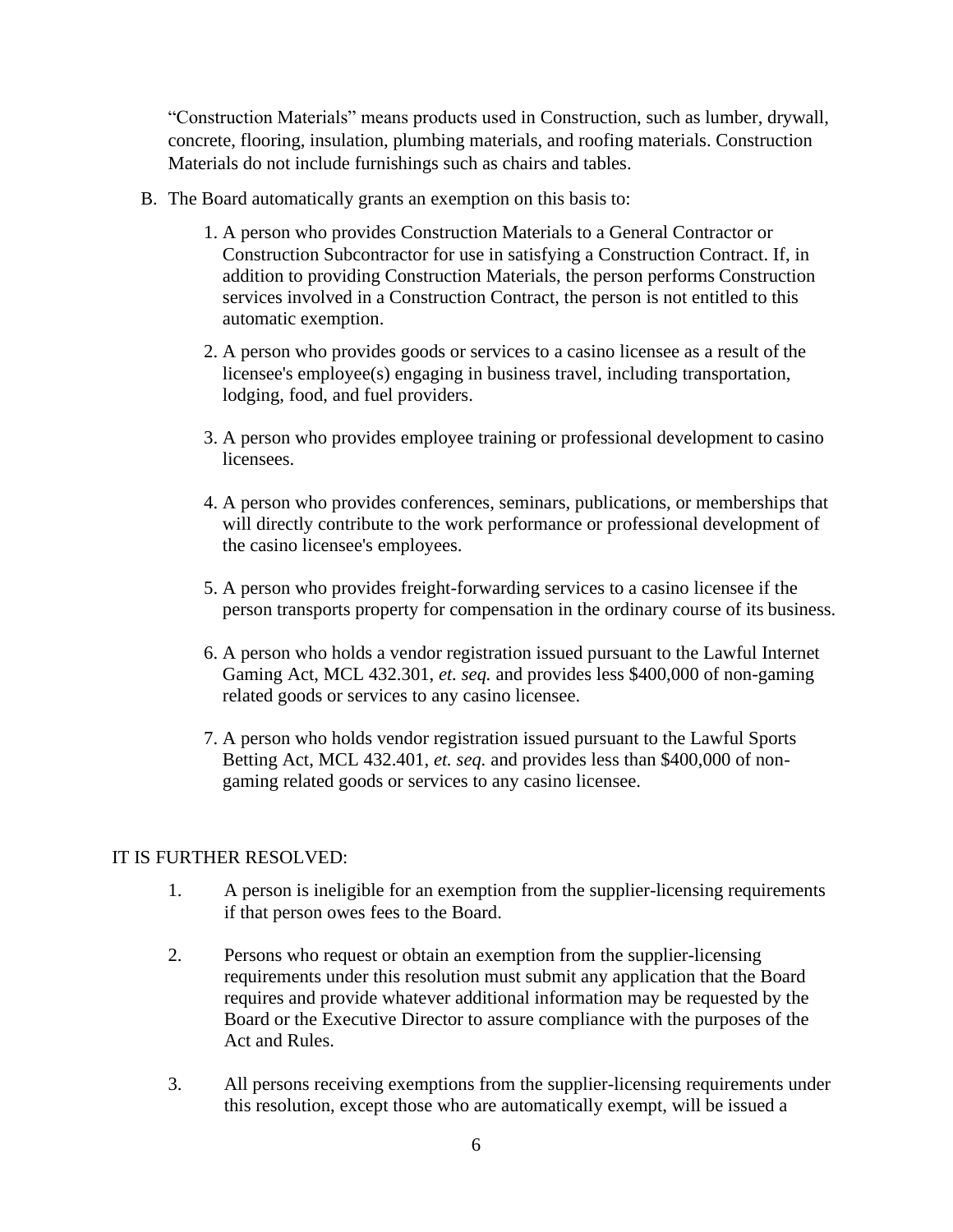vendor number. A casino licensee cannot obtain goods or services from anyone who is subject to the supplier-licensing requirements unless (1) the person is automatically exempt, (2) the person has an exemption, or (3) the person has a temporary supplier's license or supplier's license. It is the duty of the licensed casinos to verify that they are obtaining goods or services only from persons who have complied with the Act, Rules, and this resolution.

- 4. A casino licensee that obtains goods or services from a person exempt under Category III (insubstantial or insignificant amounts or quantities) may not obtain goods or services costing more than the dollar limit applicable to the exemption until the person has applied for an exemption in a different category or a supplier's license.
- 5. An exemption that is based on the type of good or service provided permits the exempt person to provide only the goods or services encompassed by that exemption.
- 6. The Executive Director may grant an exemption from the supplier-licensing requirements on a basis other than that relied upon in a person's exemption application if the Executive Director determines that another basis for granting exemption applies and is more specifically tailored to the type of goods or services the person intends to provide to casino licensees, based on the circumstances described in the person's application and other information that the Executive Director receives from the applicant.
- 7. Each casino licensee must submit a report each month providing historical transaction information for each exempt person with which the casino conducts business. Each report must provide this information as prescribed by the Executive Director and must specifically identify (a) the persons automatically exempt under Category III that have provided the casino licensee with more than \$95,000 worth of goods or services in a rolling twelve-month period and (b) the persons exempted by the Board or Executive Director under Category III that have provided the casino licensee with more than \$350,000 worth of goods or services in a rolling twelve-month period. A casino licensee must submit its monthly report before the 15th day of the following month.
- 8. All persons who currently have an exemption from the supplier-licensing requirements will automatically be granted an exemption from the supplierlicensing requirements under this resolution.
- 9. Each applicant for an exemption from the supplier-licensing requirements must include a \$200 application fee with its application to cover the cost of the background check authorized by MCL 432.204a(1)(s).
- 10. An exemption granted under this resolution will be effective for five years from the date of issuance, or until a final decision is made on a renewal application filed at least 30 days before the date that the existing exemption will expire. Each applicant for renewal of an exemption from the supplier-licensing requirements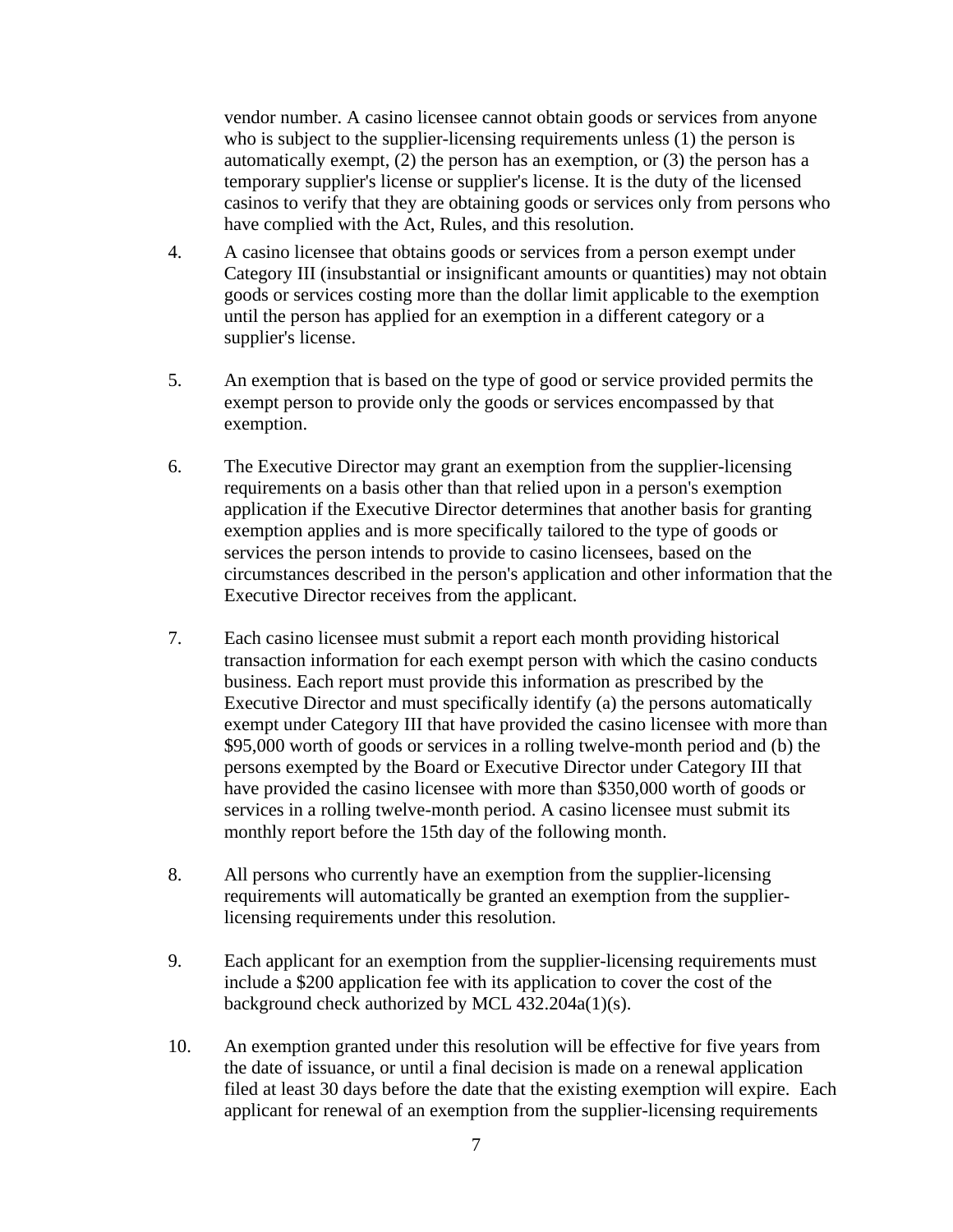must include a \$100 application fee with the renewal application to cover the cost of an updated background investigation.

- 11. An exemption presently in effect under Resolution 2017-02 will remain effective for its one-year period unless it is otherwise ordered. Upon renewal, the terms and conditions of this resolution will be controlling.
- 12. An exemption granted under this resolution will only be in effect so long as all of the requirements for its issuance continue to be met. An exemption from the supplier-licensing requirements is not a license and is merely a conditional waiver of the supplier-licensing requirements of the Rules. In the event that the necessary conditions for exemption from the supplier-licensing requirements are no longer being met, the Executive Director may summarily suspend the exemption and inactivate that person's vendor number. The Executive Director may also summarily suspend the exemption if it appears that the public health, safety, or welfare requires emergency action. Actions or omissions that will require emergency action include, but are not limited to, the following:
	- a. termination of the person's contractual or business relationship with the casino licensee(s) or the person's subcontractor relationship;
	- b. making material misrepresentations to the Board;
	- c. failing to timely disclose information upon request of the Board or Executive Director;
	- d. failing to comply with Board resolutions or applicable provisions of the Act or Rules;
	- e. discovery of evidence that demonstrates that licensing of the person is necessary to protect the public interest or accomplish the policies and purposes of the Act.

If the circumstances that caused the summary suspension are corrected or ameliorated to the satisfaction of the Executive Director, he or she may reinstate the exemption from the supplier-licensing requirements.

13. A person who has had an exemption summarily suspended may request a hearing. The hearing will be scheduled to commence promptly after the date that the Board receives the request for hearing. To the extent not addressed herein, a hearing on the summary suspension of an exemption will proceed as provided for in Part 11 of the Rules. The hearing will be presided over by the Executive Director or a hearing officer designated by the Executive Director or assigned by the Michigan Office of Administrative Hearings and Rules (or its successor agency). A written recommendation based upon the record from the hearing will be filed promptly after the conclusion of the hearing, and a copy will be served on Board Staff and the petitioner at least two weeks before the recommendation is considered by the Board at a public meeting. Board Staff and the petitioner may submit objections to the recommendation. At any point after a hearing is requested, the Executive Director may grant stays or other interim relief as may be appropriate under the circumstances. Denial of the requested stay or other interim relief may be appealed and will be heard at the next scheduled Board meeting.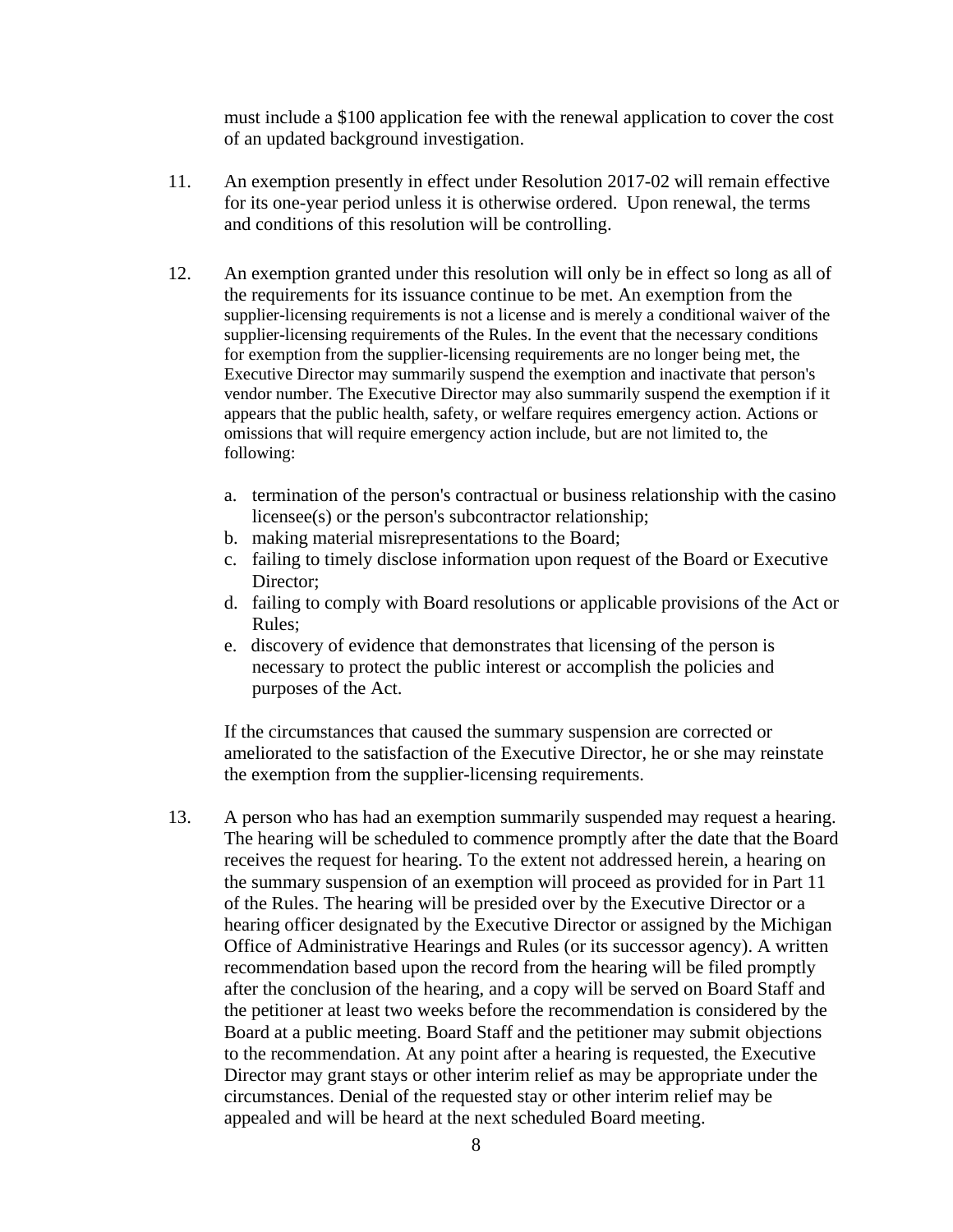- 14. The limitation in Rule 432.1325(2) that temporary supplier licenses are not valid for more than 90 days is waived until further notice from the Board for both gaming and non-gaming suppliers.
- 15. The Executive Director is delegated and authorized to exercise all power and authority of the Board to decide requests for exemption from the supplierlicensing requirements of the Rules as provided for in this resolution, the Act, and Rules 432.1223 and 432.1322(4), upon the Executive Director's determination that the requirements and criteria for such exemption, as set forth in the Rules and this resolution, are established.
- 16. A person or entity requesting an exemption must complete an application (unless an automatic exemption applies) and provide any information requested by the Board.
- 17. A person or entity requesting an exemption from the supplier-licensing requirements must certify that the person making the request has read this resolution and accepts and acknowledges that all exemptions granted under this resolution are conditioned upon that person's acceptance of, and consent to, the conditions, requirements, and procedures described in this resolution.
- 18. The Executive Director must issue a written notice to grant or deny a request for an exemption from the supplier-licensing requirements and must provide a copy of the notice to the person requesting the exemption.
- 19. The Board may reverse the decision of the Executive Director to grant or deny an exemption on its own motion.
- 20. A person whose request for an exemption from the supplier-licensing requirements is denied by the Executive Director may petition the Board for review as provided for in Part 7 of the Rules.
- 21. In all hearings provided for in this resolution, the petitioner shall carry the burden to show by clear and convincing evidence that the petitioner has met the requirements for an exemption.
- 22. This resolution is effective upon adoption and Board Staff will be prepared to accept applications for exemptions from the supplier-licensing requirements under this resolution on within 30 days or sooner if practicable.
- 23. Exemptions granted under this resolution do not affect the requirement of Rule 432.1331 that all individuals doing work for an exempt person who performs work in a restricted area of a casino or in the gaming area of a casino shall hold an occupational license of the level required for the individual's position.